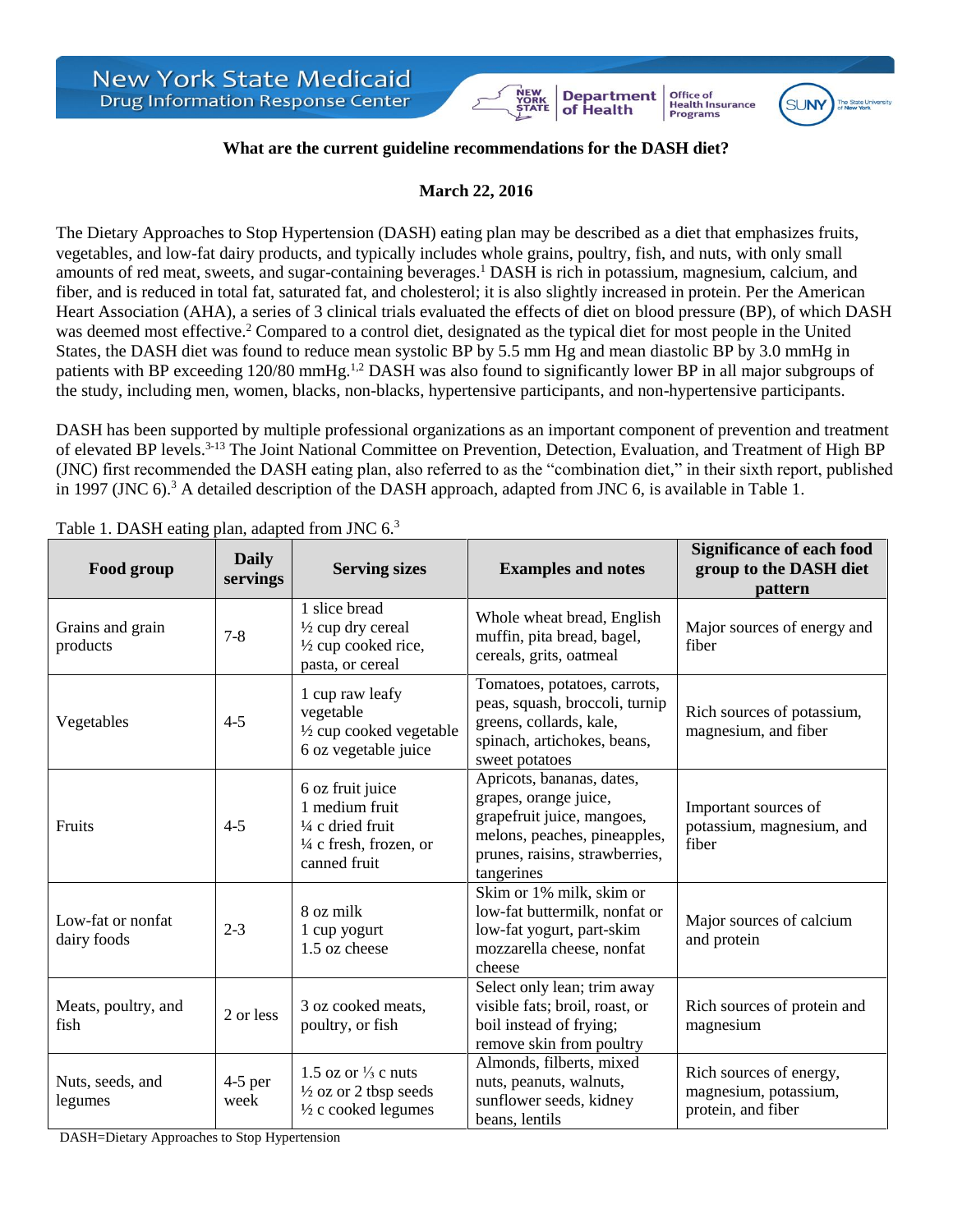## **New York State Medicaid Drug Information Response Center**

Department<br>of Health NEW<br>YORK<br>STATE

Office of<br>Health Insurance<br>Programs



In their seventh report, published in 2003, the JNC also advocated DASH, as well as restriction of dietary sodium intake to no more than 100 mmol per day (2.4 g of sodium) and alcohol intake to no more than 1 oz (30 mL; equivalent to  $\sim$ 2 drinks) per day in most men and  $0.5$  oz ( $\sim$ 1 drink) per day in women and individuals with lower body weight.<sup>4</sup> Additionally, they recommended regular aerobic physical activity (e.g., brisk walking, at least 30 minutes per day on most days of the week) in individuals who are able.

Since the publication of JNC 7, several organizations have issued guidelines recommending the DASH eating plan.<sup>3-14</sup> Identified guidelines and their diet-related recommendation are listed in Table 2.

| Organization                                    | Guideline (publication date)                                   | <b>Dietary recommendations</b>                                                                                                                                                                                                                                                                                                                                                                       |  |
|-------------------------------------------------|----------------------------------------------------------------|------------------------------------------------------------------------------------------------------------------------------------------------------------------------------------------------------------------------------------------------------------------------------------------------------------------------------------------------------------------------------------------------------|--|
| Academy of<br>Nutrition and<br><b>Dietetics</b> | Total diet approach to healthy eating<br>(2013)                | The DASH eating plan is endorsed by the US Department of<br>Health and Human Services (refers to NHLBI/JNC); it is a<br>dietary pattern consisting of healthful food choices over time.                                                                                                                                                                                                              |  |
| <b>ADA</b>                                      | Standards of medical care in diabetes<br>(2016)                | DASH-style dietary pattern, including sodium reduction and<br>increased potassium intake, is recommended as a component of<br>lifestyle therapy for patients with elevated BP.<br>Other components include weight loss (if patient is overweight<br>or obese), moderation of alcohol intake, and increased physical<br>activity.                                                                     |  |
| <b>AHA/ASA</b>                                  | Prevention of stroke in patients with<br>stroke and TIA (2014) | Several lifestyle modifications, including DASH, have been<br>associated with BP reductions and are a reasonable part of<br>comprehensive antihypertensive therapy.<br>Other modifications include salt restriction, weight loss,<br>regular aerobic physical activity, and limited alcohol<br>consumption.                                                                                          |  |
|                                                 | Primary prevention of stroke (2011)                            | A DASH-style diet is recommended, as it may reduce stroke<br>risk. Reduced intake of sodium and increased intake of<br>potassium is also recommended to lower BP.                                                                                                                                                                                                                                    |  |
| <b>ASH</b>                                      | Dietary approaches to lower BP<br>(2009)                       | DASH has been shown to reduce BP in clinical trials. It is<br>likely that several aspects of DASH, rather than just 1 nutrient<br>or food, reduce BP.<br>The original DASH diet is safe and broadly applicable to the<br>general population. However, due to the high potassium,<br>phosphorus, and protein content, this eating plan is not<br>recommended in patients with chronic kidney disease. |  |
| <b>ESH/ESC</b>                                  | Management of arterial hypertension<br>(2013)                  | Patients with hypertension should be advised to adopt DASH,<br>in combination with other lifestyle changes, such as exercise<br>and weight loss.                                                                                                                                                                                                                                                     |  |
|                                                 | Cardiovascular disease prevention<br>(2012)                    | The BP-lowering effect of increased potassium in the DASH<br>diet. Patients with hypertension should generally be advised to<br>eat more fruits and vegetables (4-6 servings per day, or 400 g),<br>and to reduce intake of saturated fat and cholesterol.                                                                                                                                           |  |
| <b>JNC</b>                                      | Management of high BP in adults<br>(2014)                      | For all patients with hypertension, a healthy diet, weight<br>control, and regular exercise have the potential to improve BP<br>control and reduce medication needs.<br>No reference to DASH.                                                                                                                                                                                                        |  |

## Table 2. Selected guideline recommendations regarding diet.<sup>3-14</sup>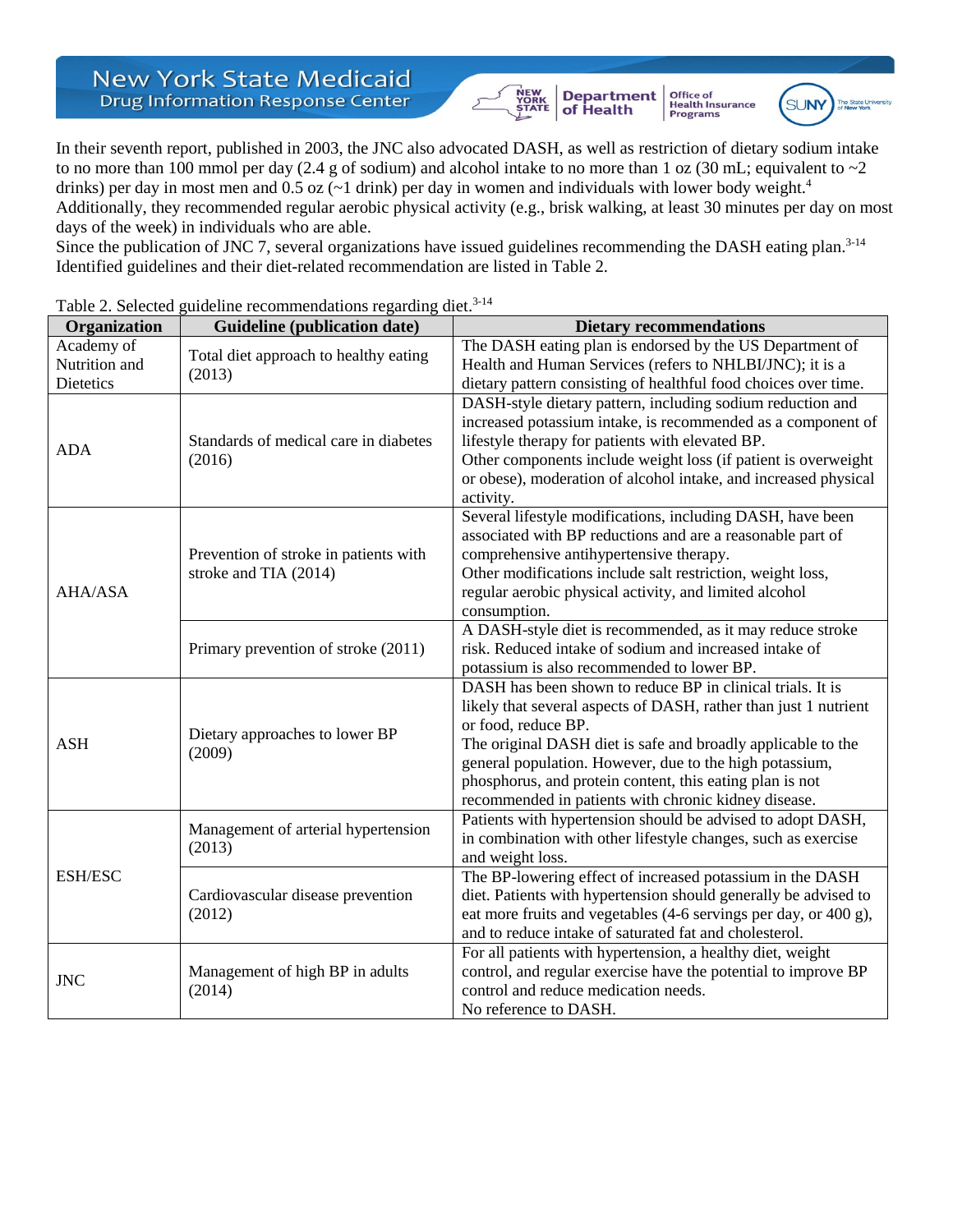|  | New York State Medicaid                 |  |
|--|-----------------------------------------|--|
|  | <b>Drug Information Response Center</b> |  |





**Office of<br>Health Insurance** 

**Programs** 

| Organization                                          | Guideline (publication date)     | <b>Dietary recommendations</b>                                                                                                                                                                                                                                                                                                                                                                                                                                                                    |
|-------------------------------------------------------|----------------------------------|---------------------------------------------------------------------------------------------------------------------------------------------------------------------------------------------------------------------------------------------------------------------------------------------------------------------------------------------------------------------------------------------------------------------------------------------------------------------------------------------------|
| <b>NHLBI</b>                                          | $N/A^*$                          | Describes DASH - suggests the following goals for a 2,000-<br>calorie-per-day diet:<br>Daily servings:<br>• Grains: $6-8$<br>Meats, poultry, and fish: 6 or less<br>$\bullet$<br>Vegetables: 4-5<br>$\bullet$<br><b>Fruit: 4-5</b><br>$\bullet$<br>Low-fat or fat-free dairy products: 2-3<br>$\bullet$<br>Fats and oils: 2-3<br>$\bullet$<br>Sodium: $\sim$ 1,500 to $\sim$ 2,300 mg<br>$\bullet$<br>Weekly servings:<br>Nuts, seeds, dry beans, and peas: 4-5<br>Sweets: 5 or less<br>$\bullet$ |
| US DHHS and<br><b>US</b> Department<br>of Agriculture | Dietary guidelines for Americans | Adults with pre-HTN and HTN would benefit from BP-<br>lowering. Strong evidence suggests that these adults should<br>combine DASH with lower sodium intake. Refers to NHLBI<br>website for more details on DASH.                                                                                                                                                                                                                                                                                  |

ADA=American Diabetes Association; AHA=American Heart Association; ASA=American Stroke Association; ASH=American Society of Hypertension; BP=blood pressure; DASH=Dietary Approaches to Stop Hypertension; DHHS=Department of Health and Human Services; ESC=European Society of Cardiology; ESH=European Society of Hypertension; JNC=Joint National Committee on Prevention, Detection, Evaluation, and Treatment of High Blood Pressure; N/A=not applicable; NHLBI=National Heart, Lung, and Blood Institute; US=United States \*Recommendations from organization's website. Note: JNC is a division of the NHLBI.

In summary, the DASH eating plan is a lifestyle modification advocated by multiple professional organizations based on evidence of BP-lowering effects. Most commonly, DASH is recommended in combination with other lifestyle modifications, including sodium restriction, moderation of alcohol consumption, increased physical activity/exercise, and weight loss. Notably, though DASH may be broadly applicable and/or of benefit to the general population, caution is advised in patients for whom the elevated nutrients associated with DASH may lead to safety concerns (e.g., patients with chronic kidney disease).

References:

- 1. Sacks FM, Svetkey LP, Vollmer WM, et al. Effects on blood pressure of reduced dietary sodium and the dietary approaches to stop hypertension (DASH) diet. *N Engl J Med*. 2001;344(1):3-10.
- 2. Appel LJ, Brands MW, Daniels SR, Karanja N, Elmer PJ, Sacks FM. Dietary approaches to prevent and treat hypertension. A scientific statement from the American Heart Association. *Hypertension*. 2006;47(2):296-308.
- 3. The sixth report of the Joint National Committee on prevention, detection, evaluation, and treatment of high blood pressure. *Arch Intern Med*. 1997;157(21):2413-2446.
- 4. Chobanian AV, Bakris GL, Black HR, et al. Seventh report of the Joint National Committee on prevention, detection, evaluation, and treatment of high blood pressure. *Hypertension*. 2003;42(6):1208-1252.
- 5. Freeland-Graves JH, Nitzke S, Academy of Nutrition and Dietetics. Position of the academy of nutrition and dietetics: total diet approach to healthy eating. *J Acad Nutr Diet*. 2013;113(2):307-317.
- 6. Standards of medical care in diabetes 2016. *Diabetes Care*. 2016;39(Suppl 1):S1-S112.
- 7. Kernan WN, Ovbiagele B, Black HR, et al. Guidelines for the prevention of stroke in patients with stroke and transient ischemic attack. A guideline for healthcare professionals from the American Heart Association/American Stroke Association. *Stroke*. 2014;45(7):2160-2236.
- 8. Goldstein LB, Bushnell CD, Adams RJ, et al. Guidelines for the primary prevention of stroke: a guideline for healthcare professionals from the American Heart Association/American Stroke Association. *Stroke*. 2011;42(2):517-584.
- 9. Appel LJ. ASH position paper: dietary approaches to lower blood pressure. *J Clin Hypertens*. 2009;11(7):358- 368.